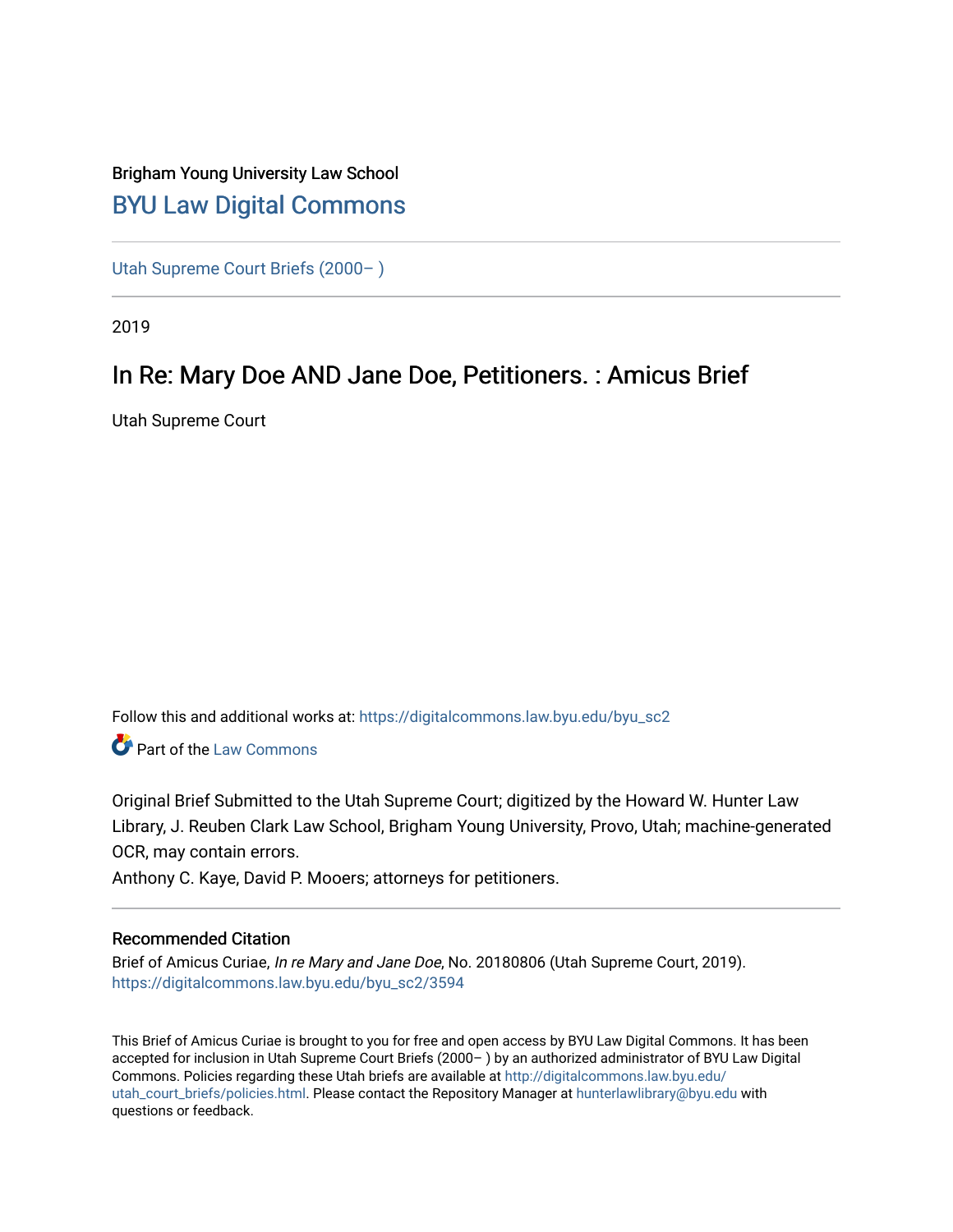### IN THE UTAH SUPREME COURT

IN RE:

PUBLIC

MARY DOE and JANE DOE,

Petitioners.

Case No. 20180806-SC

### **BRIEF OF AMICUS CURIAE UTAH LEGISLATURE**

John L. Fellows (4212) Robert H. Rees (4125) Office of Legislative Research and General Counsel W210 State Capitol Complex Salt Lake City, UT 84114 (801) 538-1032 jfellows@le.utah.gov rrees@le.utah.gov

*Attorneys for Utah Legislature*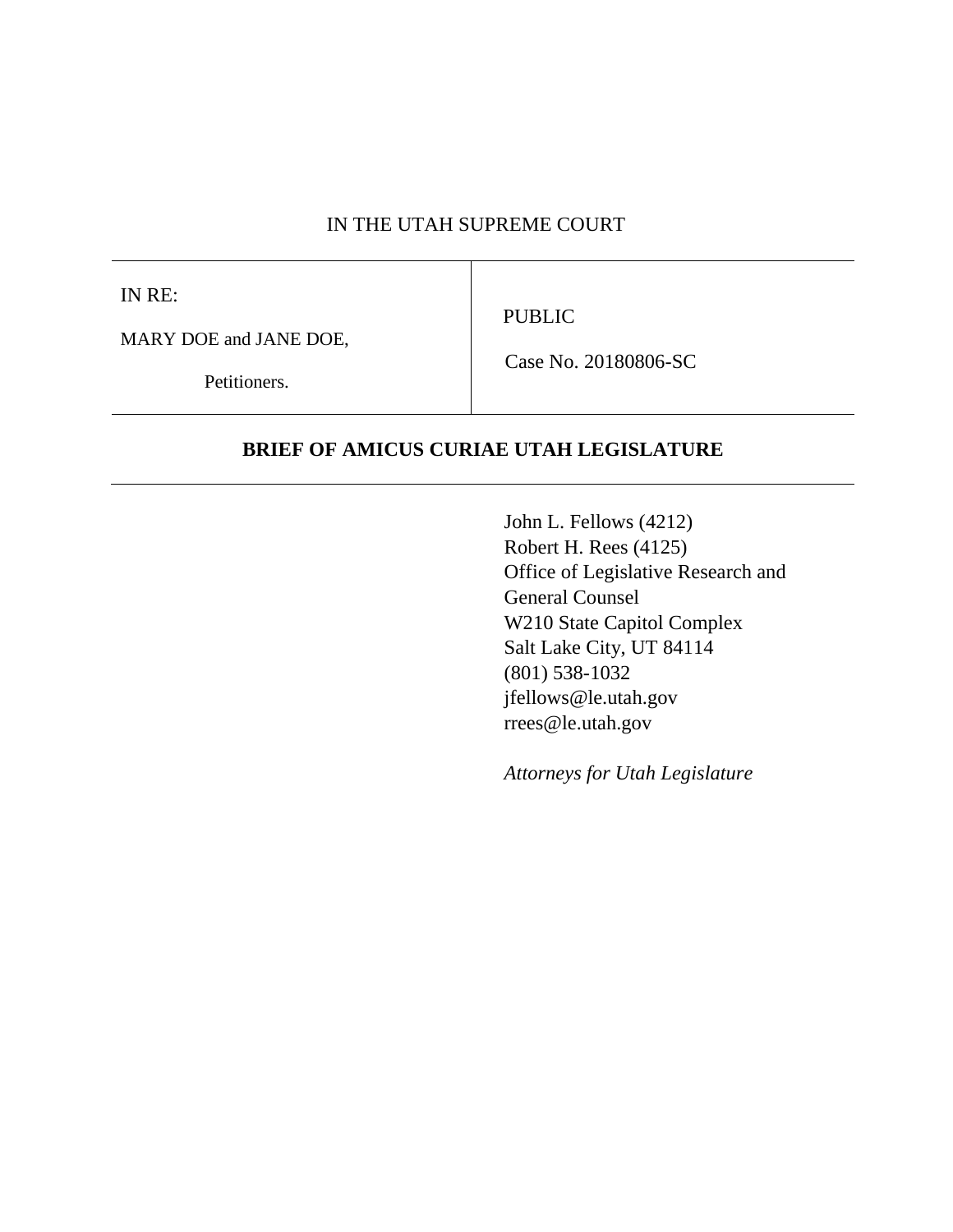### **LIST OF ALL PARTIES**

- 1. Mary Doe and Jane Doe, Petitioners
- 2. Parr Brown Gee & Loveless, P.C., *Amicus Curiae*
- 3. Ad Hoc Coalition of Utah Law Professors, *Amicus Curiae*
- 4. Utah Minority Bar Association, *Amicus Curiae*
- 5. Latino-Justice Amici, *Amicus Curiae*
- 6. American Bar Association, *Amicus Curiae*
- 7. University of Utah, S.J. Quinney College of Law, *Amicus Curiae*
- 8. U.S. Department of Justice, Amicus Curiae
- 9. Office of the Utah Attorney General, *Amicus Curiae*
- 10.Utah Office of Legislative Research and General Counsel, *Amicus Curiae*
- 11.American Civil Liberties Union, *Amicus Curiae*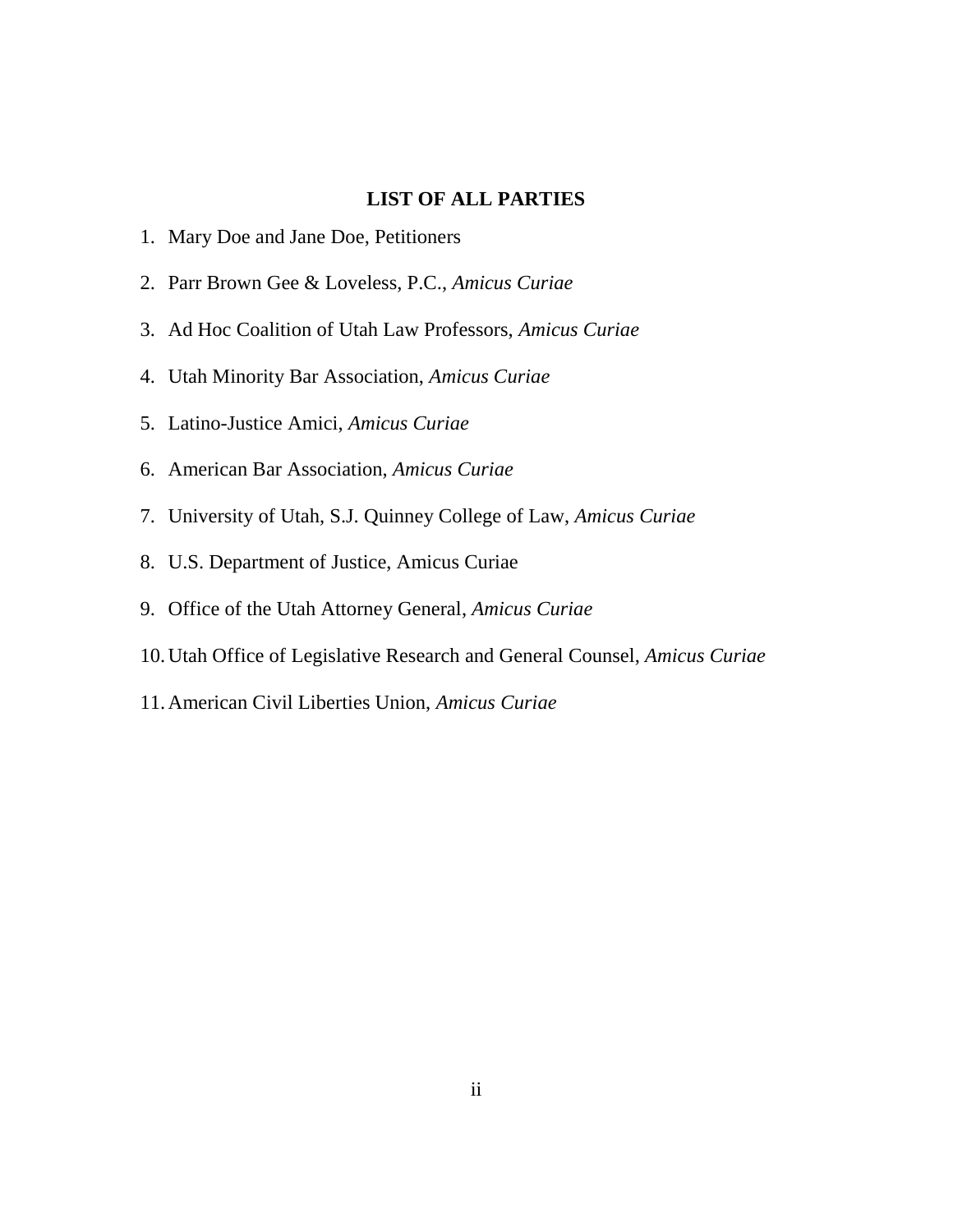# **Table of Contents**

| POINT I: THE COURT MAY NOT, AND SHOULD NOT, "ENACT[]A                                                                                                              |
|--------------------------------------------------------------------------------------------------------------------------------------------------------------------|
| POINT II: NOTWITHSTANDING SECTION 1621, THE COURT HAS THE<br>AUTHORITY TO DETERMINE WHETHER UNDOCUMENTED IMMIGRANTS                                                |
| A. Section 1621 should be read to apply only to professional licenses within the scope                                                                             |
| B. If read more broadly, Section 1621 violates the Tenth Amendment. Section 1621<br>may not limit the Court's exercise of its power under Article VIII of the Utah |
|                                                                                                                                                                    |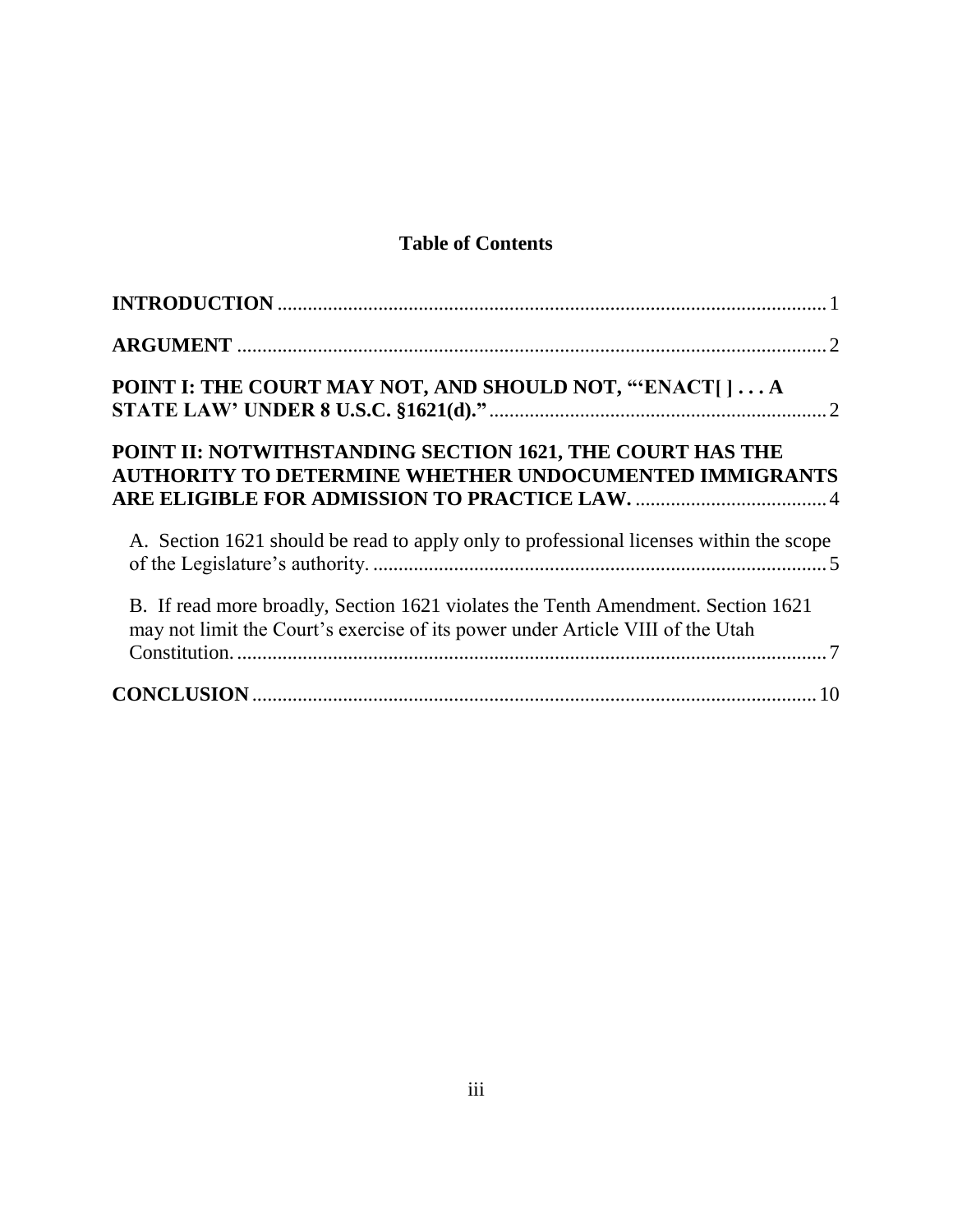# **TABLE OF AUTHORITIES**

# **CASES**

# **STATUTES**

# **OTHER AUTHORITIES**

# **CONSTITUTIONAL PROVISIONS**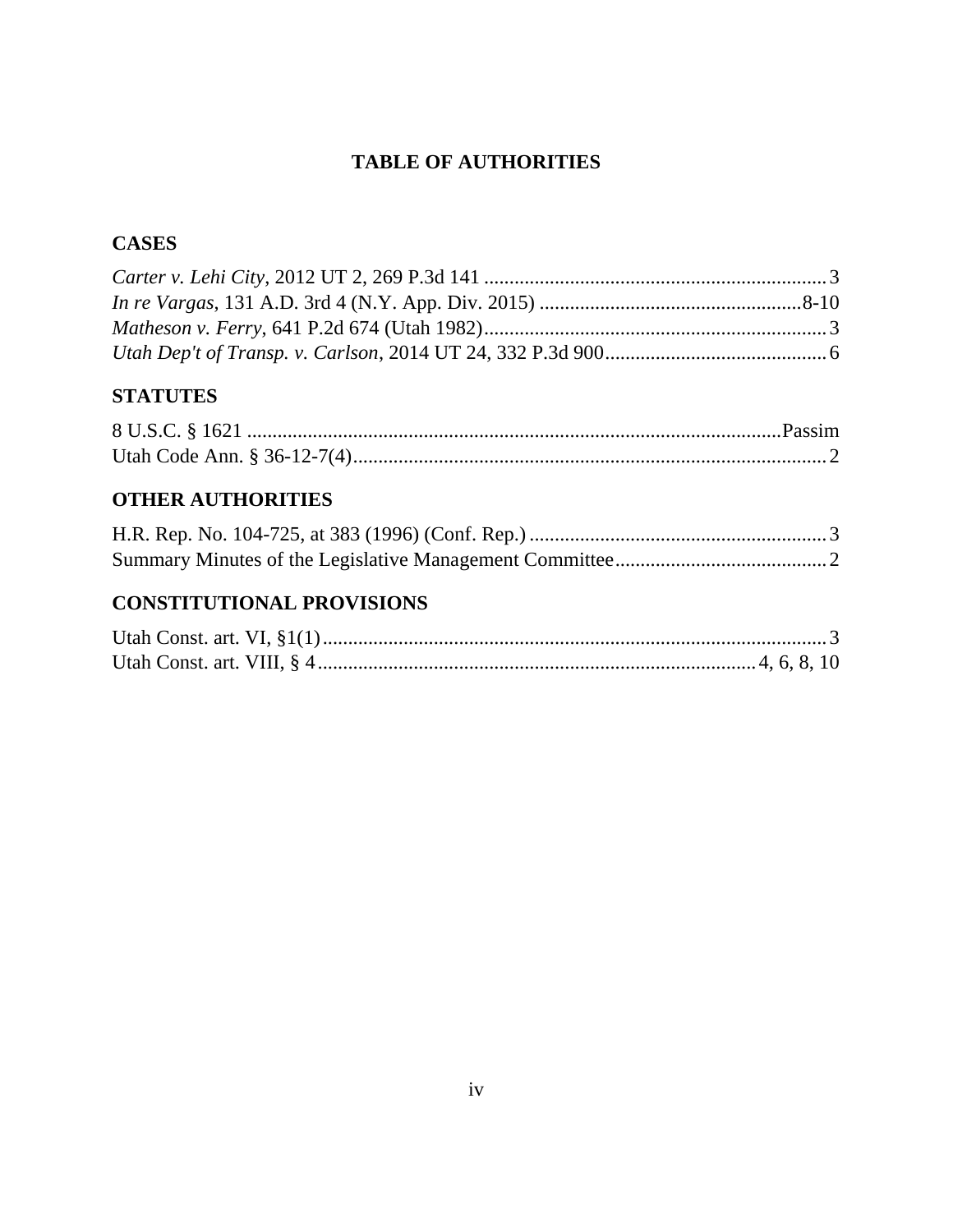The Utah Legislature ("Legislature"), by and through its counsel John L. Fellows and Robert H. Rees of the Office of Legislative Research and General Counsel, submits this amicus curiae brief in response to the Court's invitation in its order dated November 19, 2018.

#### **INTRODUCTION**

<span id="page-5-0"></span>8 U.S.C. § 1621(a) states that an undocumented immigrant<sup>1</sup> "is not eligible for any State  $\dots$  benefit," defined in Section 1621(c) to include any "professional license  $\dots$ provided by an agency of a State." Despite that general statement of ineligibility, Section 1621(d) provides a way for a state to opt out of that restriction and allow an undocumented immigrant to be eligible for a professional license. Under Section 1621(d), a "State may provide that an [undocumented immigrant] is eligible for any State . . . benefit [, including a professional license,] . . . only through the enactment of a State law."

Petitioners are undocumented immigrants who have filed a petition requesting the Court to "adopt a new rule governing admission to the Utah State Bar to allow Bar admission for undocumented immigrants." Petition to Allow Bar Admission for Undocumented Immigrants ("Petition"), p. 1. Relying on Section 1621(d)'s opt-out provision, petitioners request the Court to "exercise its constitutional authority to opt out of the federal restriction." Petition, p. 18.

<sup>&</sup>lt;sup>1</sup> An alien who is not eligible for "any State  $\dots$  benefit" is described in Section 1621(a). 8 U.S.C. § 1621(a). For brevity, this brief will use the term "undocumented immigrant."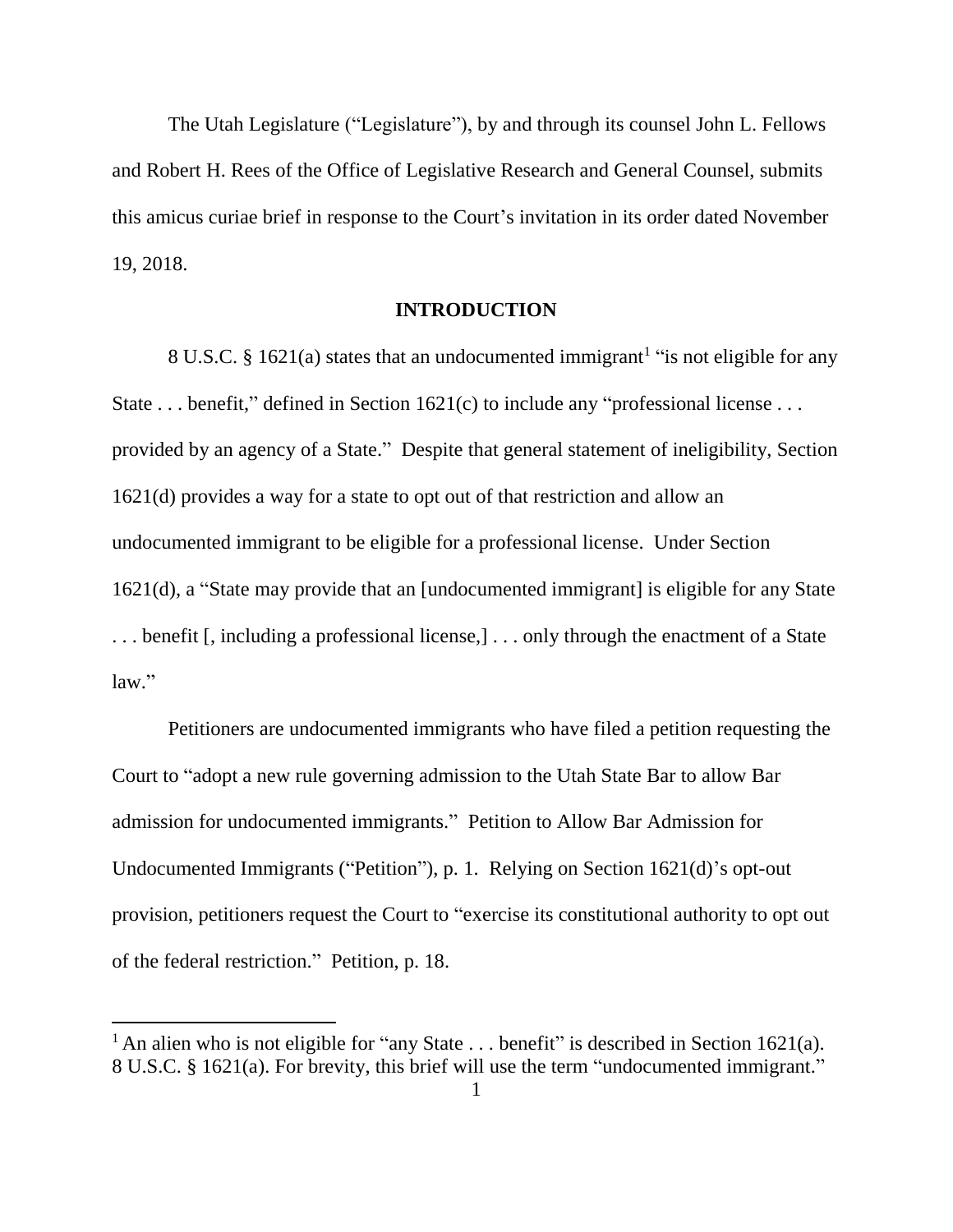In an order dated November 19, 2018, the Court invited the Legislature to file an amicus curiae brief "on the questions of whether this Court may 'enact[ ] . . . a State law' under 8 U.S.C. § 1621(d) permitting membership in the Utah State Bar for undocumented immigrants; and, if so, whether it would be appropriate for this Court to do so." The Legislature appreciates the Court's invitation and this opportunity to express the Legislature's perspective on these important questions.<sup>2</sup>

#### **ARGUMENT**

#### **POINT I**

## <span id="page-6-1"></span><span id="page-6-0"></span>**THE COURT MAY NOT, AND SHOULD NOT, "'ENACT[ ] . . . A STATE LAW' UNDER 8 U.S.C. § 1621(d)."**

The Court's November 19 invitation first asks the question whether the Court may

"'enact $[] \dots$  a State law' under 8 U.S.C. § 1621(d)." The correct and obvious answer is

no. Enacting state law is quintessentially -- and constitutionally -- a province of the

l

<sup>&</sup>lt;sup>2</sup> The Court's invitation to submit an amicus brief was extended to the Office of Legislative Research and General Counsel. The Office assumes that the Court is seeking the Legislature's perspective, and this brief is filed on behalf of the Legislature. Under Utah Code Section 36-12-7(4), the Legislature has delegated to the Legislative Management Committee the authority "to direct the legislative general counsel in matters involving the Legislature's participation in litigation." Utah Code Ann. § 36-12-7(4) (West, Westlaw through 2018 General Session). Exercising that authority, on February 6, 2019, the Legislative Management Committee authorized the Office to file an amicus brief on behalf of the Legislature. *See* Summary Minutes of the Legislative Management Committee meeting at

[https://le.utah.gov/MtgMinutes/publicMeetingMinutes.jsp?Com=SPEMAN&meetingId=](https://le.utah.gov/MtgMinutes/publicMeetingMinutes.jsp?Com=SPEMAN&meetingId=16131) [16131.](https://le.utah.gov/MtgMinutes/publicMeetingMinutes.jsp?Com=SPEMAN&meetingId=16131)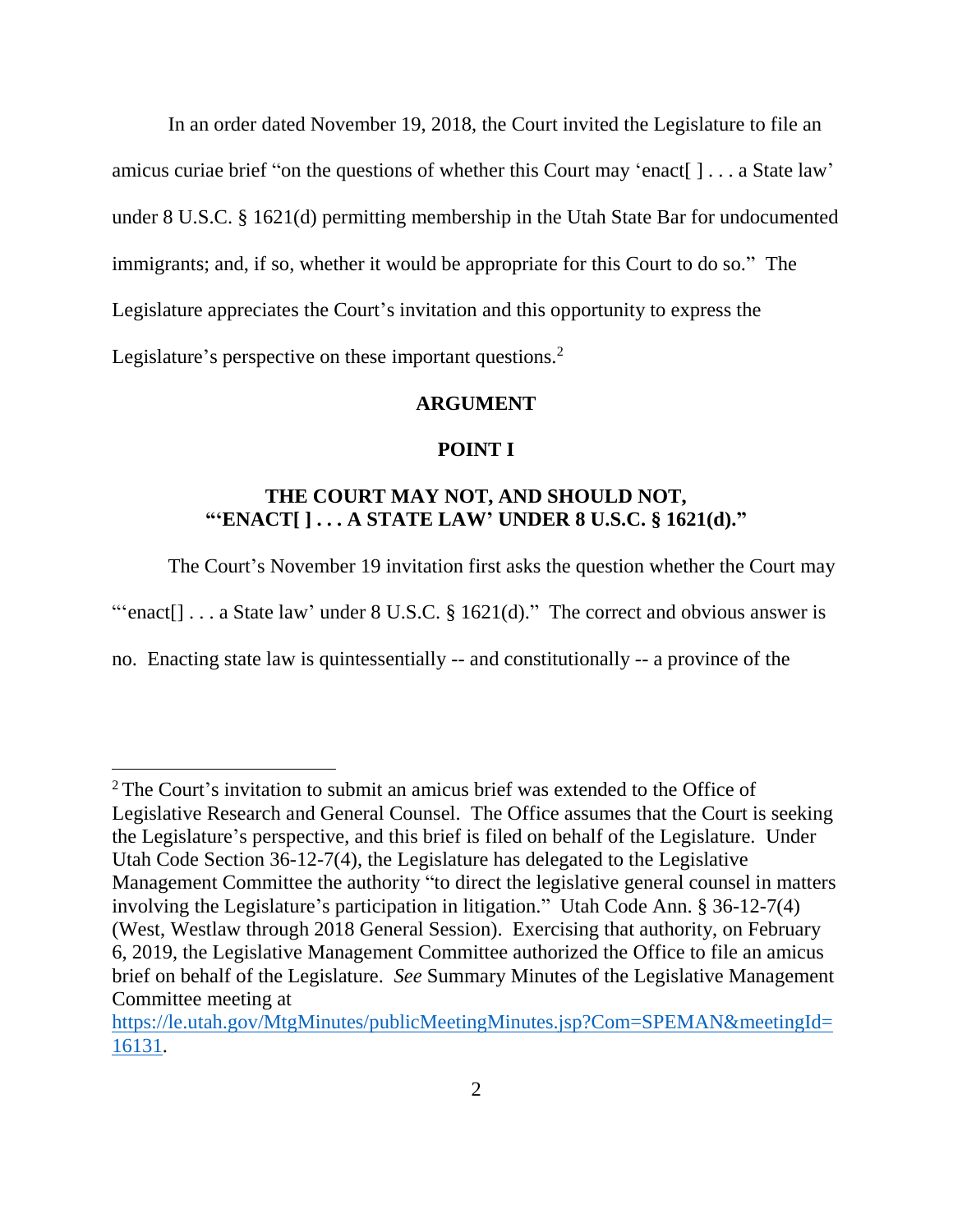Legislature.<sup>3</sup> Only the Legislature may "'enact[  $] \ldots$  a State law," and only the legislative "enactment of a State law" can trigger Section 1621(d)'s opt-out provision.<sup>4</sup>

The answer to the first part of the Court's question provides the answer to the second part, asking whether it would be appropriate for the Court to "'enact[ ] . . . a State law' under 8 U.S.C. § 1621(d) permitting membership in the Utah State Bar for undocumented immigrants." Because the Court lacks the authority to "'enact[ ] . . . a State law,'" whether under Section 1621 or otherwise, it would not be appropriate for the Court to do so. It would not be appropriate for the Court to do something it is not constitutionally empowered to do.

<sup>&</sup>lt;sup>3</sup> Article VI, section 1 of the Utah Constitution states that the "Legislative power of the State shall be vested in . . . a Senate and House of Representatives which shall be designated the Legislature of the State of Utah. . . ." Utah Const. art. VI, §1(1)(a). "The inherent and preeminent function of the legislative branch of government is to enact laws." *Matheson v. Ferry*, 641 P.2d 674, 686 (Utah 1982). The Legislature shares this legislative power with the People. *Carter v. Lehi City*, 2012 UT 2, ¶ 22, 269 P.3d 141 (citing Utah Const. art. VI,  $\S1(1)(b)$ ).

<sup>&</sup>lt;sup>4</sup> This conclusion becomes even more clear upon reviewing the legislative history of Section 1621. The House Conference Report states: "Only the affirmative enactment of a law by a State legislature and signed by the Governor . . . will meet the requirements of this [opt-out] section." H.R. Rep. No. 104-725, at 383 (1996) (Conf. Rep.).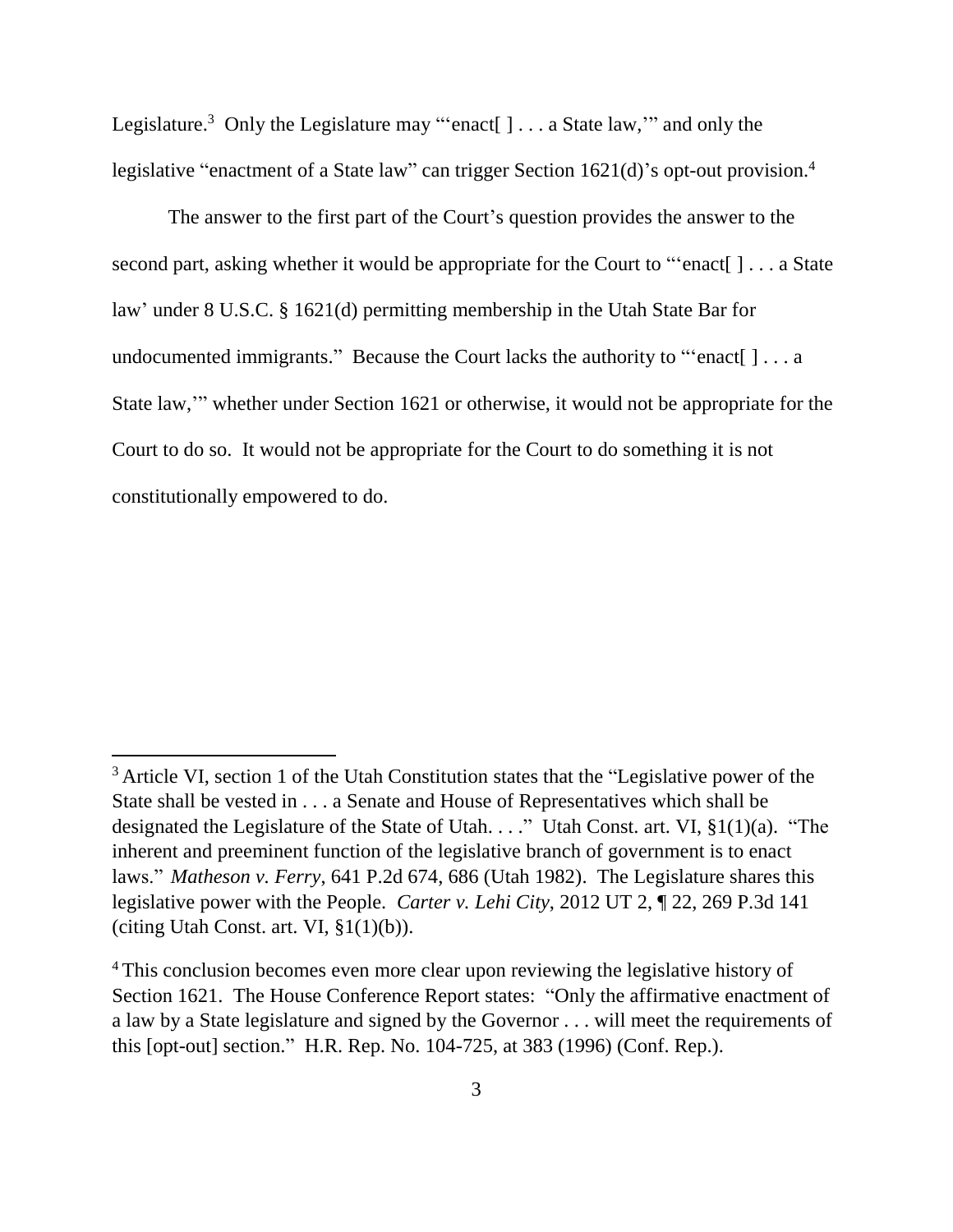#### **POINT II**

# <span id="page-8-0"></span>**NOTWITHSTANDING SECTION 1621, THE COURT HAS THE AUTHORITY TO DETERMINE WHETHER UNDOCUMENTED IMMIGRANTS ARE ELIGIBLE FOR ADMISSION TO PRACTICE LAW.**

Although accurate and firmly based on the Utah Constitution's allocation of authority, the simple answers provided above do not address an underlying conflict that Section 1621 appears to create. Section 1621 plainly requires a legislative "enactment of a State law" to trigger the opt-out provision making undocumented immigrants eligible for a "professional license." However, a professional license to practice law in Utah is not subject to legislative authority. The Utah Constitution gives that authority to the Court. <sup>5</sup> On the surface, Section 1621 seems to create an irreconcilable conflict. Section 1621 requires the "enactment of a State law," a province of the Legislature, to make an undocumented immigrant eligible for a license to practice law, a province of the Court.

The Legislature believes there are two ways to resolve this conflict while preserving both the Legislature's and the Court's constitutionally based authority. First, the conflict is resolved by reading Section 1621 to apply to only professional licenses for which the Legislature may properly "'enact[ ] . . . a State law." Second, if Section 1621 is read more broadly to include the professional license to practice law, then Section 1621's requirement that the Legislature "'enact[ ] . . . a State law'" to extend eligibility

<sup>5</sup> Utah Const. art. VIII, § 4 ("The Supreme Court by rule shall govern the practice of law, including admission to practice law. . . .").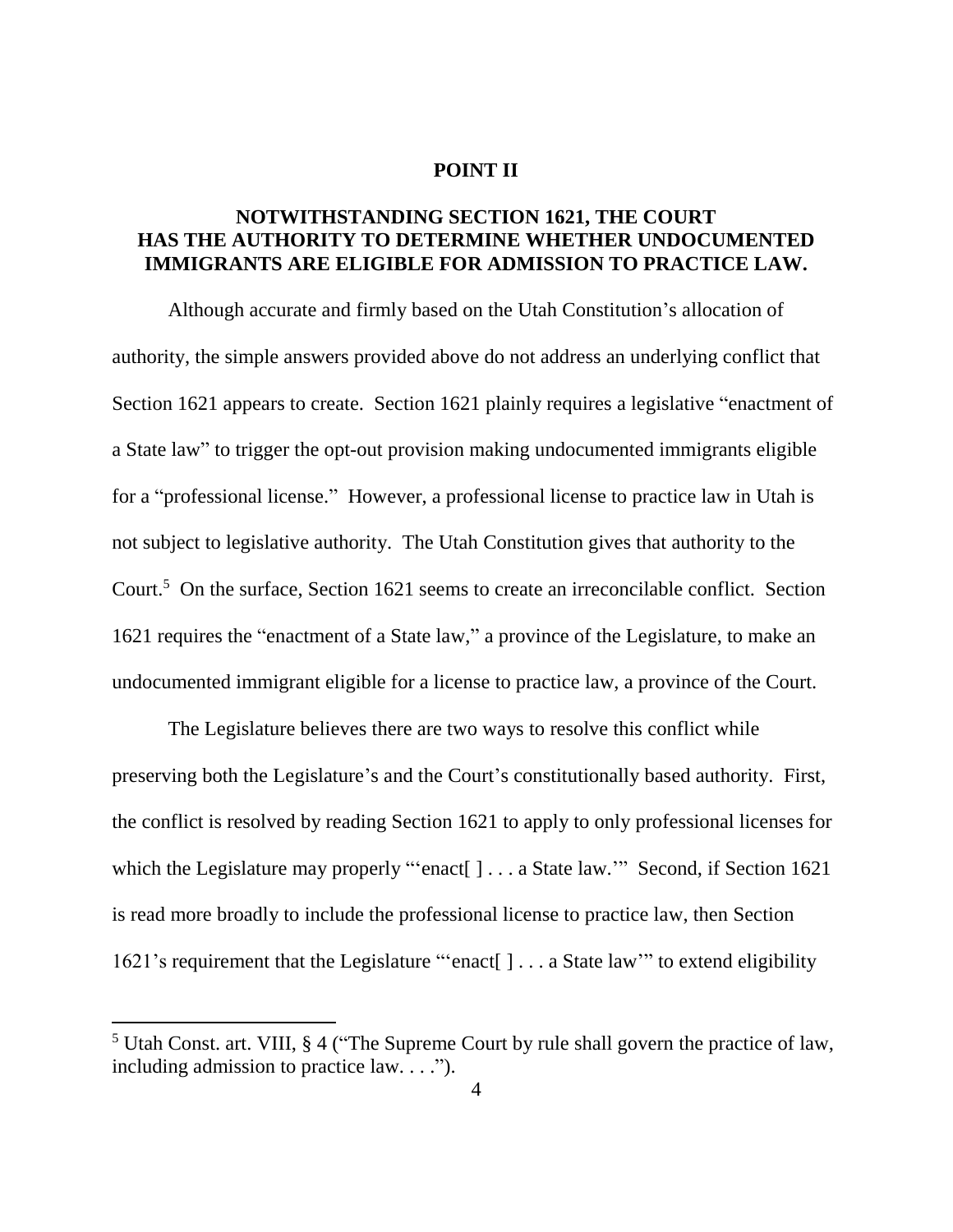for admission to practice law to undocumented immigrants is an unconstitutional intrusion into the state's sovereign allocation of authority over admission to practice law, in violation of the Tenth Amendment of the Constitution of the United States. Accordingly, the Court should reject Congress's attempt in Section 1621 to mandate the governmental mechanism by which the state of Utah determines whether to opt out of Section 1621's restriction on an undocumented immigrant's admission to practice law in Utah.

### <span id="page-9-0"></span>A. Section 1621 should be read to apply only to professional licenses within the scope of the Legislature's authority.

The conflict between the Legislature's authority to enact laws and the Court's authority to govern admission to practice law is avoided altogether by a reading of Section 1621 that is consistent with those respective authorities. Section 1621 makes an undocumented immigrant ineligible for "any State . . . benefit," defined to include a "professional license . . . provided by an agency of a State." A state may make an otherwise ineligible undocumented immigrant eligible for a state benefit "only through the [legislative] enactment of a State law."

Eligibility for most professional licenses in this state is determined according to laws enacted by the Legislature. Under Title 58 of the Utah Code, the Legislature has provided standards and eligibility criteria for a host of professional licenses, including licenses for medical care providers, architects, public accountants, construction professionals, and cosmetologists. For those professional licenses, it would be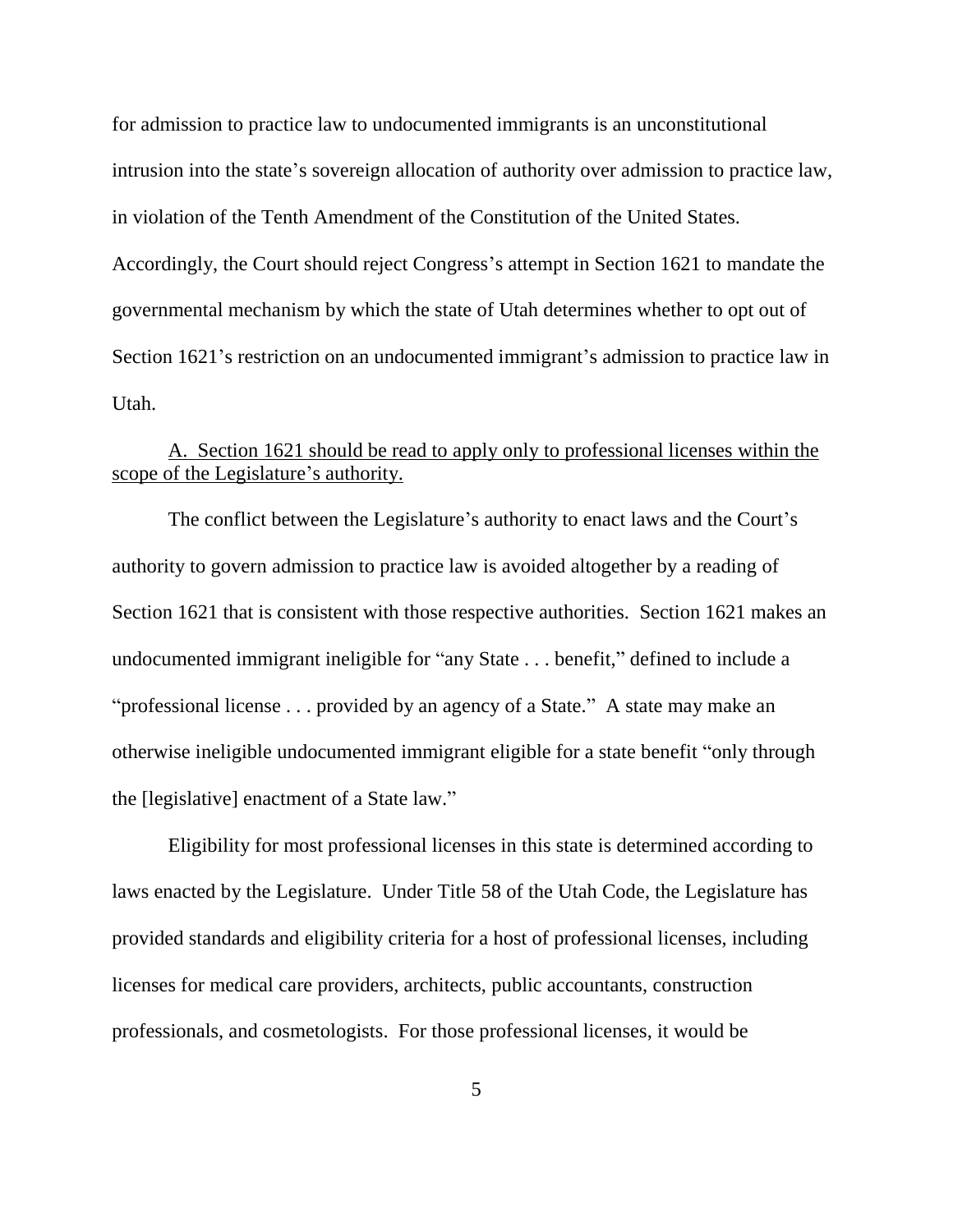appropriate for Congress to require the Legislature to enact a law to extend eligibility for those professional licenses to undocumented immigrants.

There is one professional license, however, the eligibility for which is *not* determined by state laws enacted by the Legislature. That professional license is a license to practice law. Because of Article VIII, Section 4 of the Utah Constitution, the Legislature is precluded from exercising its legislative authority to enact state laws governing the admission to practice law in Utah.

Section 1621 should be read as acknowledging and respecting that division of responsibility over professional licenses. Section 1621 should be read to apply only to professional licenses the eligibility for which is properly governed by the Legislature's "enactment of a State law." A law license -- admission to practice law -- is subject to regulation by the Court and is not subject to the legislative "enactment of a State law."

The Legislature supports a reading of Section 1621 that results in its application only to those professional licenses that the Legislature may govern through the enactment of state laws.<sup>6</sup> The Legislature does not enact state law relating to the admission to

<sup>6</sup>This reading avoids the need to address the argument that Section 1621 is unconstitutional under the Tenth Amendment. In so doing, the Court would be employing the canon of constitutional avoidance and presuming that Congress did not intend an interpretation that raises serious constitutional doubts—in this instance, under the Tenth Amendment, which is explained below. *See Utah Dep't of Transp. v. Carlson*, 2014 UT 24, ¶ 23, 332 P.3d 900 ("[W]hen a court rejects one of two plausible constructions of a statute on the ground that it would raise grave doubts as to its constitutionality, it shows proper respect for the legislature, which is assumed to 'legislate[ ] in the light of constitutional limitations.'").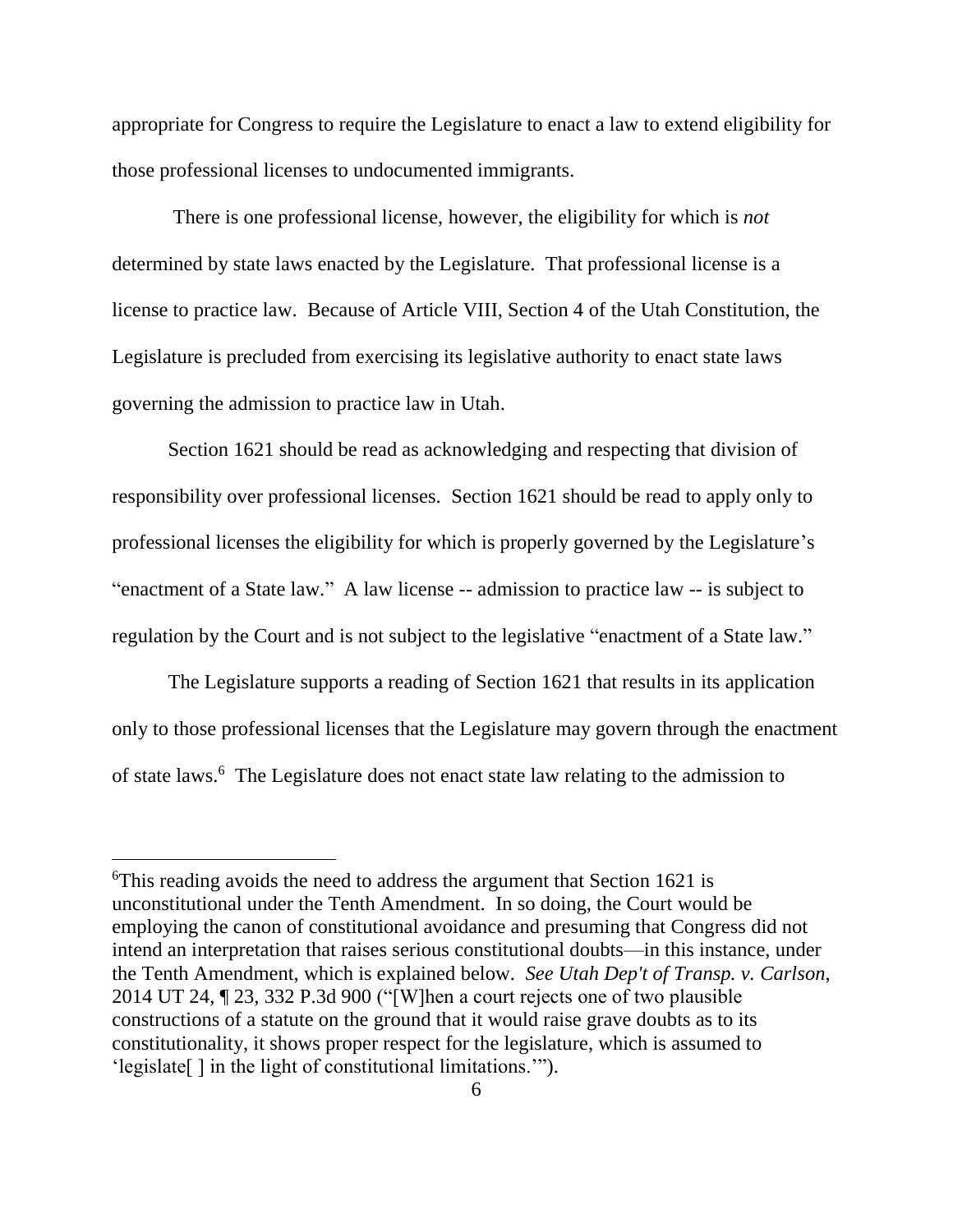practice law, and Section 1621 should not be read to apply to eligibility for the admission to practice law in Utah. Under that reading of Section 1621, the Court could appropriately consider itself not to be constrained by Section 1621's provision making an undocumented immigrant ineligible for a "professional license . . . provided by an agency of a State." The Court may exercise its discretion to determine whether undocumented immigrants should be eligible for admission to practice law in Utah.

## <span id="page-11-0"></span>B. If read more broadly, Section 1621 violates the Tenth Amendment. Section 1621 may not limit the Court's exercise of its power under Article VIII of the Utah Constitution.

The Court should read Section 1621 as not applying to a license to practice law. That reading of Section 1621 avoids the potential conflict between the Legislature's authority to enact state laws and the Court's authority to govern admission to practice law. If, however, the Court reads Section 1621 to apply to a license to practice law, there is another way to avoid the potential conflict caused by Section 1621. That conflict is avoided by the Court rejecting Section 1621's attempt, in violation of the Tenth Amendment, to require the Legislature to perform a function that the Utah Constitution delegates to the Court.

If read more broadly to apply also to a license to practice law, Section 1621 fails to recognize the state's allocation of authority over eligibility for admission to practice law. Article VIII, Section 4 clearly allocates that authority to the Court, yet Section 1621 requires a legislative "enactment of a State law" in order to determine an otherwise ineligible undocumented immigrant's eligibility for admission to practice law. Section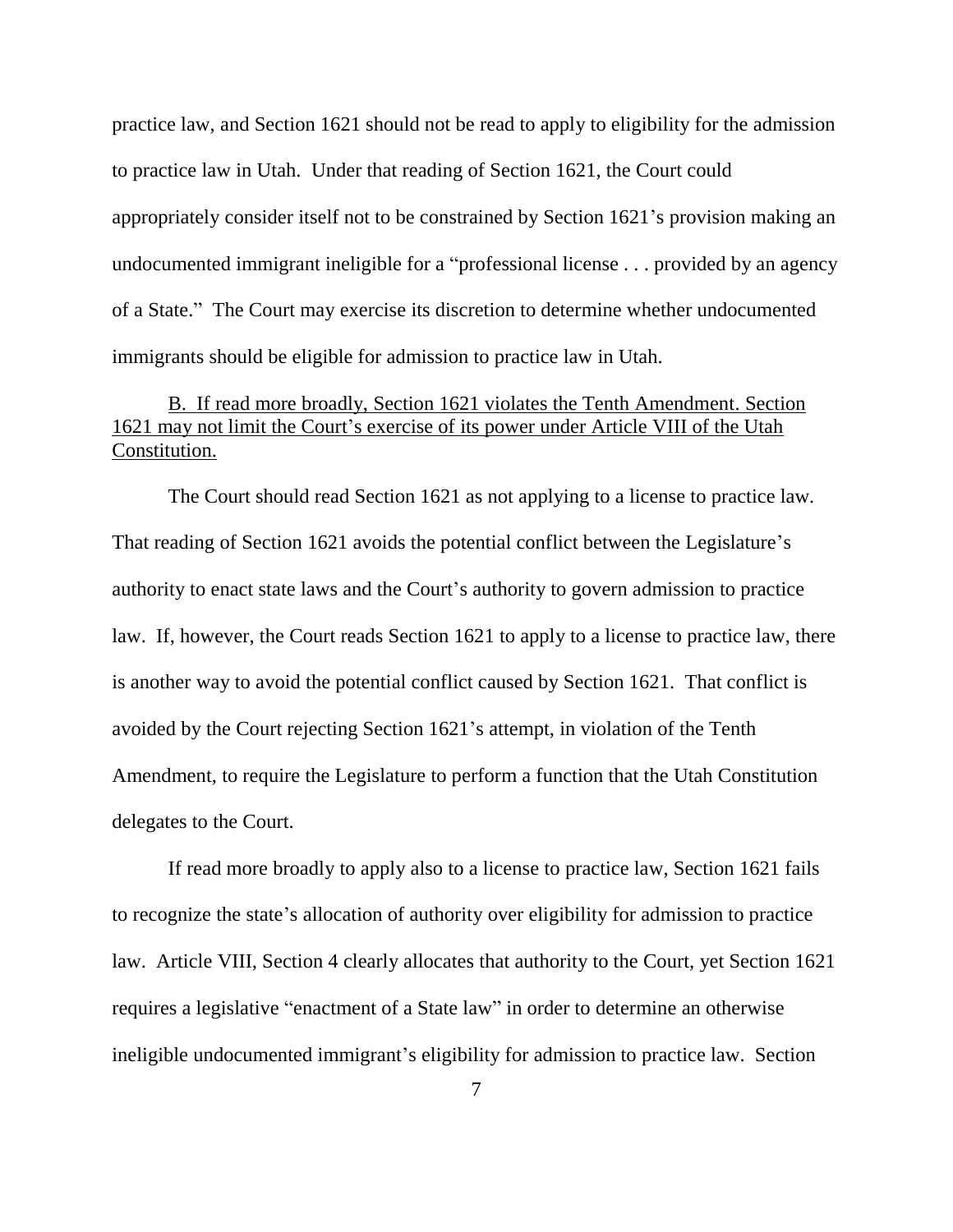1621's requirement is contrary to the state's allocation of authority over eligibility for admission to practice law and violates the Tenth Amendment to the United States Constitution.<sup>7</sup>

This is the conclusion the New York Supreme Court reached in *In re Vargas*. 8 In *Vargas*, the court considered the application of an undocumented immigrant for admission to the Bar of the State of New York in light of Section 1621. The State of New York argued that Section 1621, by prescribing the enactment of a state law as the method by which individual states can exercise the right to opt out of the restrictions imposed by Section 1621, violates the Tenth Amendment.<sup>9</sup>

The court found the Tenth Amendment argument persuasive. Discussing the Tenth Amendment, the court stated, "Inherent in the respect for state sovereignty is the recognition that 'the Constitution has never been understood to confer upon Congress the ability to require the States to govern according to Congress' instructions."<sup>10</sup> The court noted that New York, by legislative enactment, determined that the state judiciary is the

 $\overline{a}$ 

<sup>&</sup>lt;sup>7</sup> "The powers not delegated to the United States by the Constitution, nor prohibited by it to the States, are reserved to the States respectively, or to the people." U.S. Const. amend. X.

<sup>8</sup> *In re Vargas*, 131 A.D. 3rd 4 (N.Y. App. Div. 2015).

<sup>9</sup> *Id.* at 23–24.

<sup>10</sup> *Id.* at 25 (quoting *Nat'l Fed'n of Indep. Bus. v. Sebelius*, 132 S.Ct. 2566, 2602 (2012)).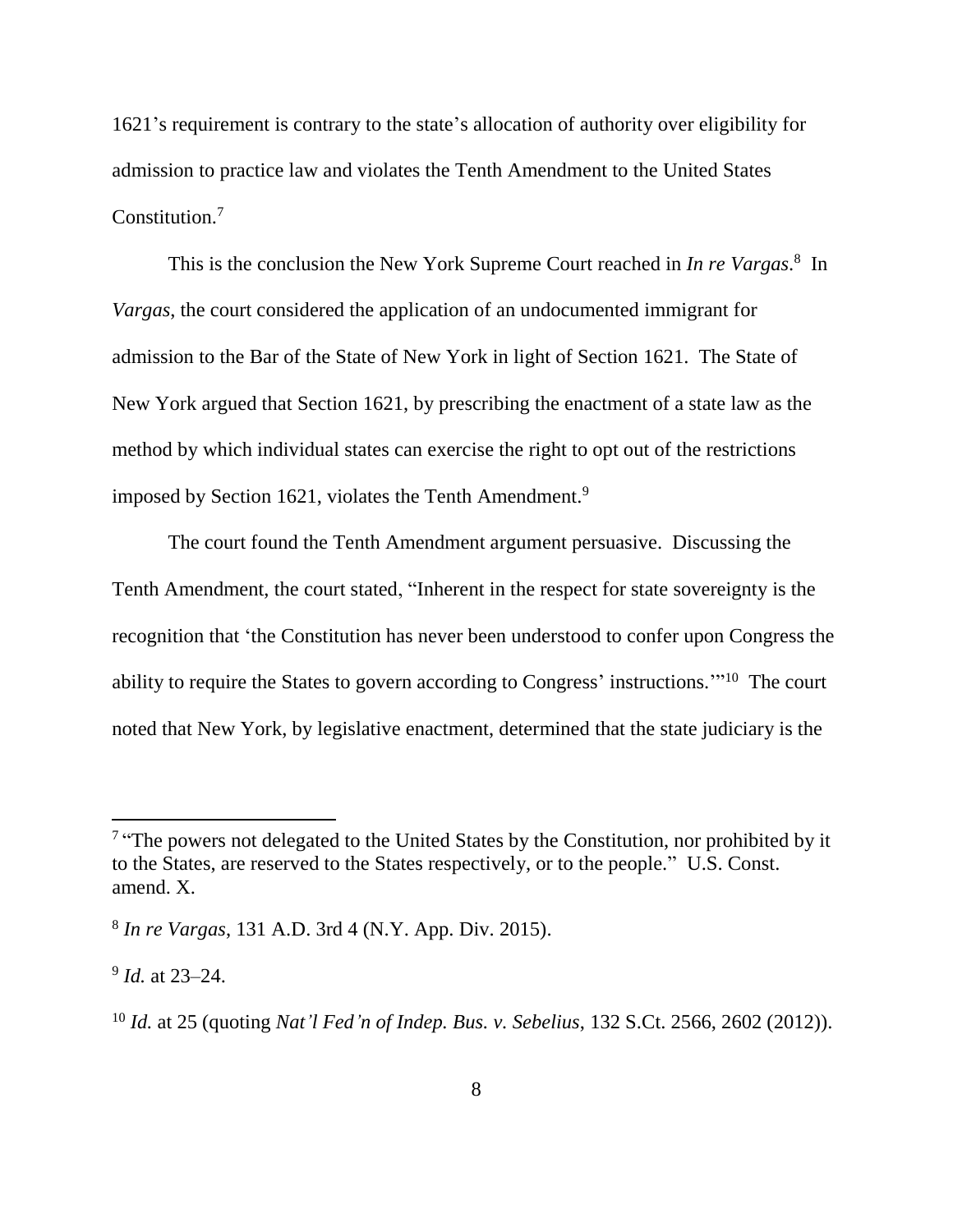sovereign authority vested with the responsibility for formulating the eligibility qualifications governing the admission of attorneys to practice law.<sup>11</sup> The court read Section 1621 as prescribing the mechanism by which states are required to exercise the authority to opt out of the ineligibility restriction, in contradiction of the manner that the state of New York had determined to govern admission to practice law. The court held that " the processes by which a state chooses to exercise, by one of its coequal branches of government, the authority granted by [Section 1621] is not a legitimate concern of the federal government."<sup>12</sup> The court stated that the opt-out provision of Section 1621, by attempting to prescribe the mechanism by which states may exercise the opt-out authority, "cannot withstand scrutiny under the Tenth Amendment."<sup>13</sup> The court determined that a decision to opt out from the restrictions imposed by Section 1621 may be lawfully exercised by the judiciary, in order to be consistent with New York's allocation of authority over admission to practice law.<sup>14</sup>

Similarly, how Utah chooses to make decisions relating to eligibility for admission to practice law is "not a legitimate concern of the federal government" and "cannot

<sup>11</sup> *Id.*

 $\overline{\phantom{a}}$ 

<sup>12</sup> *Id.*

<sup>13</sup> *Id.*

<sup>14</sup> *Id.* at 27.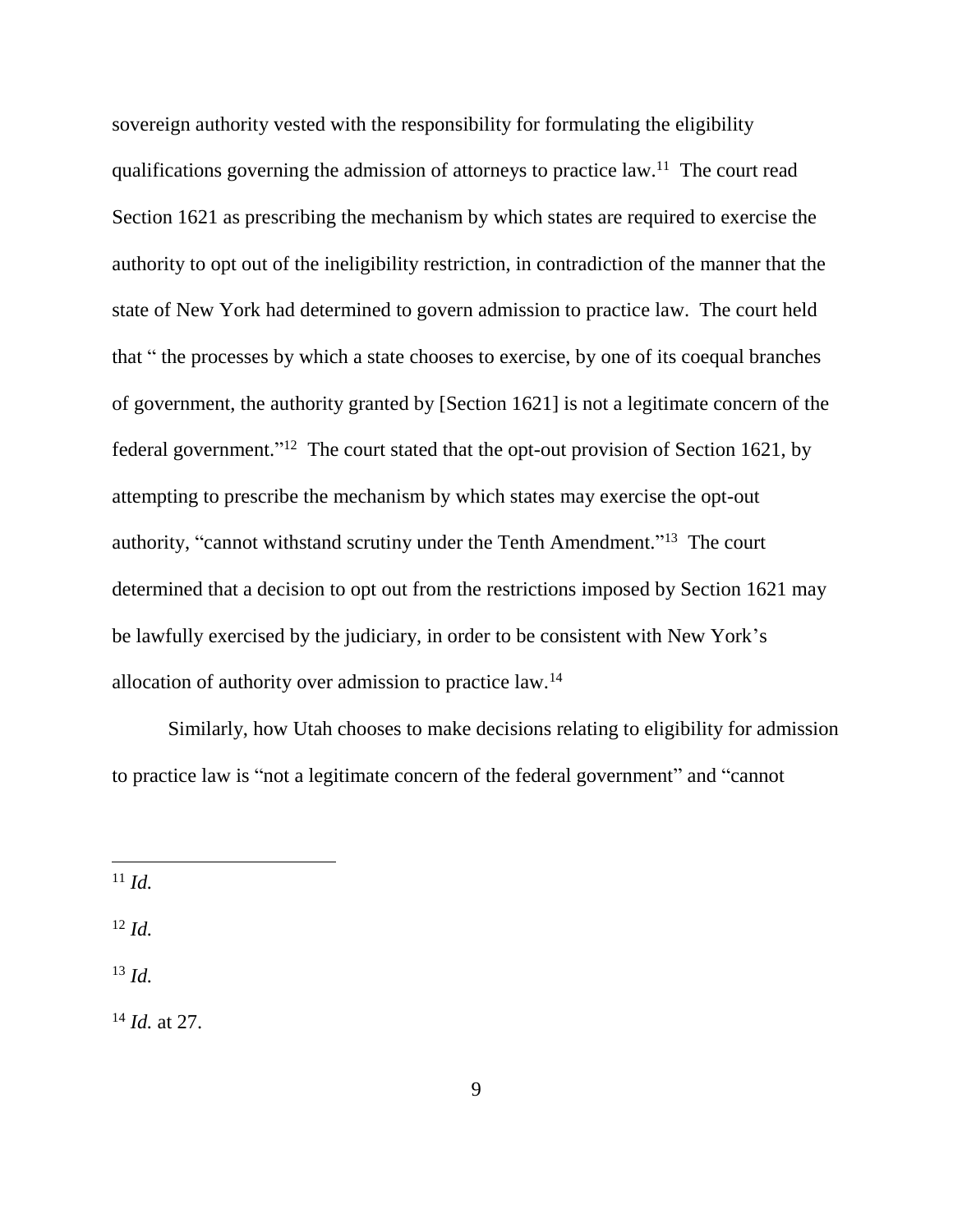withstand scrutiny under the Tenth Amendment."<sup>15</sup> In the narrow context of determining eligibility for admission to practice law, the Court should interpret the requirement of the "enactment of a State law" to require not a legislative enactment but action by the Court exercising its authority under Article VIII, Section 4. Although the Court may not "'enact[ ] . . . a State law,'" the Court may "by rule . . . govern . . . admission to practice law."<sup>16</sup> Whether the Court should adopt a rule relating to the eligibility of an undocumented immigrant for admission to practice law is a matter that is within the discretion of the Court.

#### **CONCLUSION**

<span id="page-14-0"></span>For the foregoing reasons, the Utah Legislature respectfully answers the Court's questions in the negative and asserts that the Court lacks the authority to "'enact[ ] . . . a State law'" under Section 1621 and, therefore, should not do so. Notwithstanding that conclusion, the Legislature suggests that the Court retains and may exercise its authority

<sup>15</sup> *See id.* at 25.

<sup>16</sup> Utah Const. art. VIII, § 4.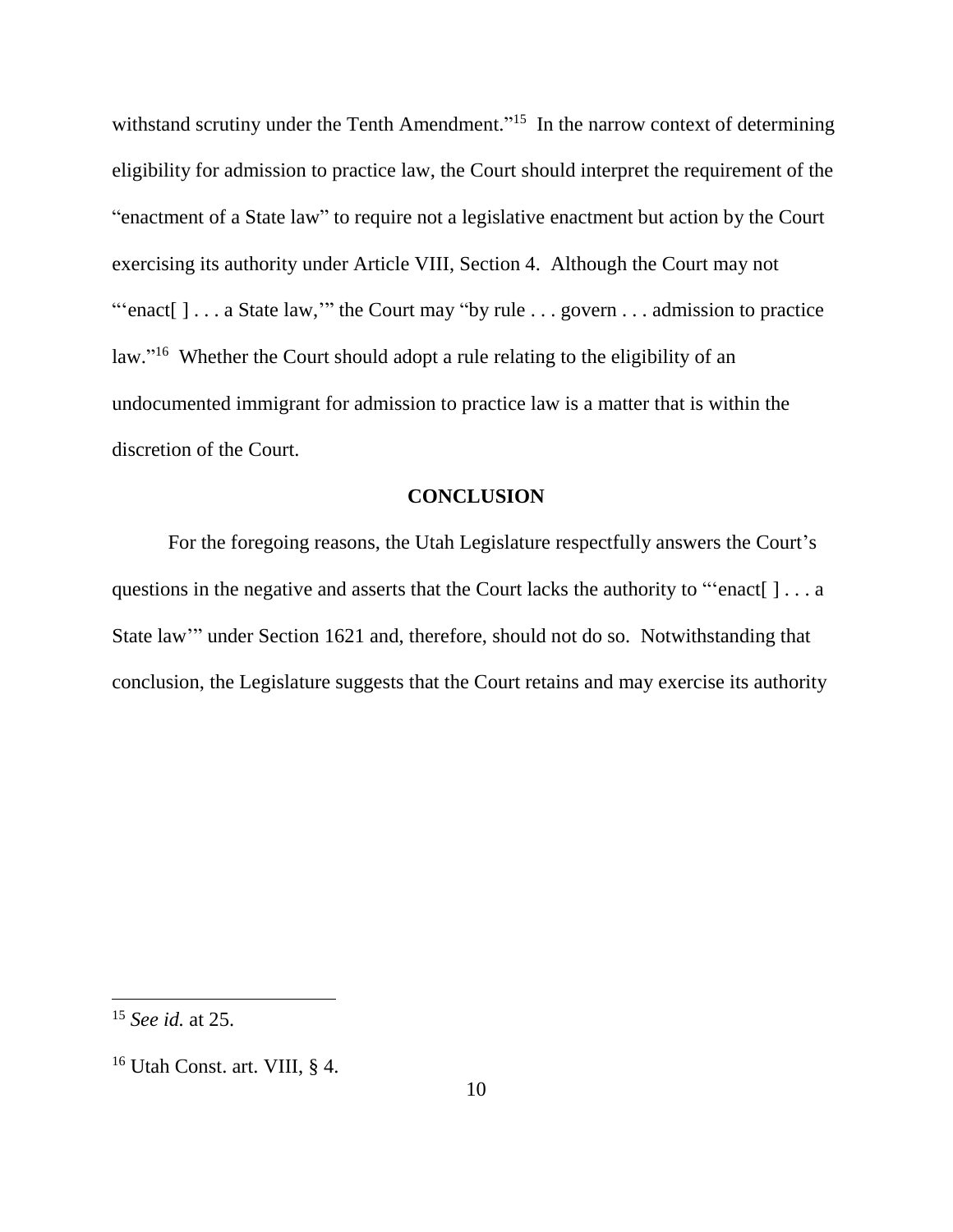to determine whether to adopt a rule extending eligibility to undocumented immigrants for admission to practice law in Utah.

Respectfully submitted this 26<sup>th</sup> day of March, 2019.

John L. Fellows Robert H. Rees Office of Legislative Research and General Counsel

*Attorneys for Utah Legislature*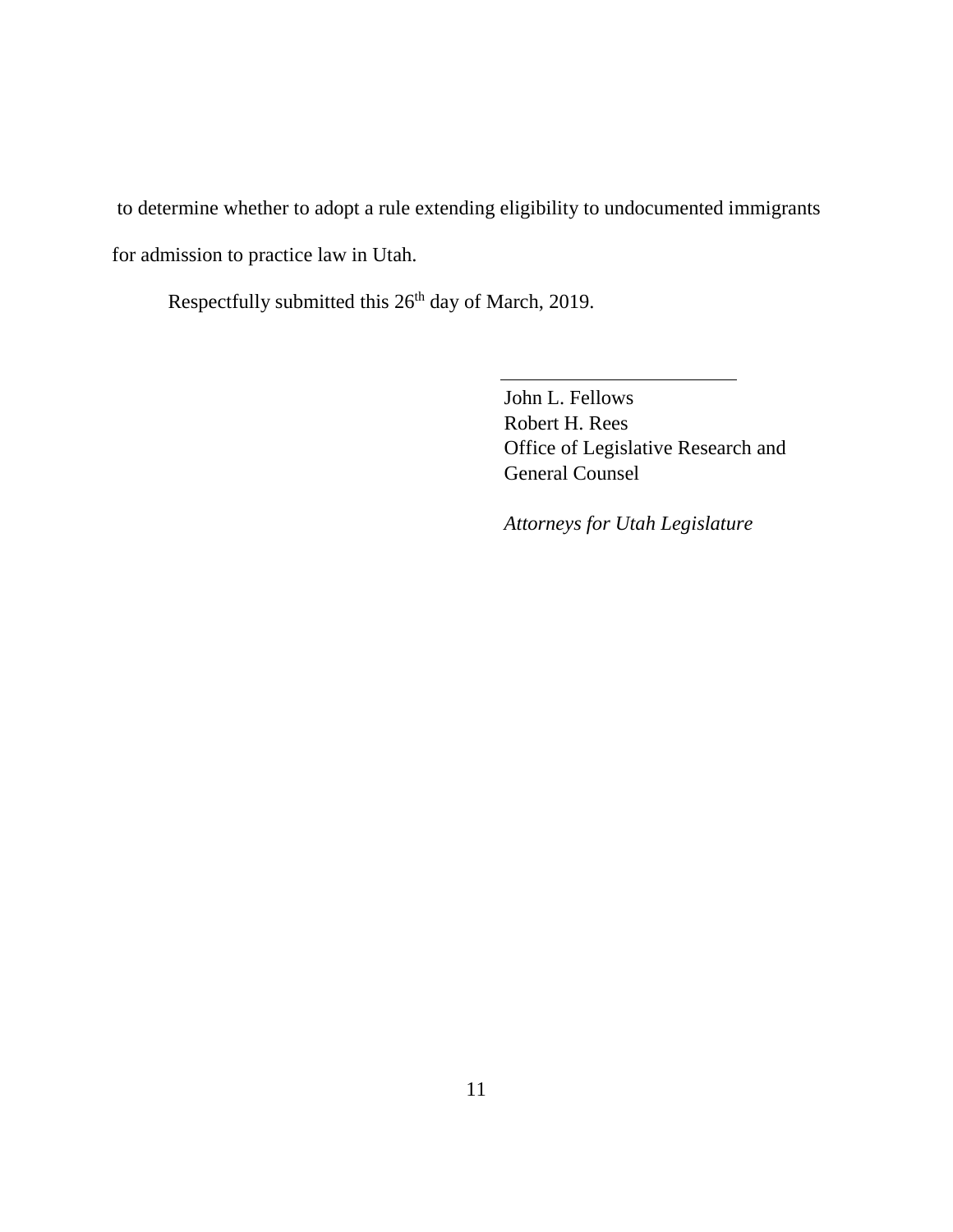#### **CERTIFICATE OF DELIVERY**

I hereby certify that on the  $26<sup>th</sup>$  day of March, 2019, a true and correct copy of the foregoing Brief of *Amicus Curiae* Utah Legislature was served by U.S. Mail, with two copies by first class mail, postage prepaid, to the following:

Anthony C. Kaye BALLARD SPAHR LLP One Utah Center, Suite 800 201 South Main Street Salt Lake City, Utah 84111-2221 *Attorney for Petitioners* 

Stephen E.W. Hale David C. Reymann Stephen C. Mouritsen LaShel Shaw Jason R. Perry PARR BROWN GEE & LOVELESS, P.C. 101 South 200 East, Suite 700 Salt Lake City, Utah 84111 *Attorneys for Parr Brown Gee & Loveless, P.C.*

Kif Augustine-Adams D. Caroline Nunez BRIGHAM YOUNG UNIVERSITY J. REUBEN CLARK LAW SCHOOL 522 JRCB 341 East Campus Drive Provo, Utah 84602 *Attorneys for Ad Hoc Coalition of Utah Law Professors*

Paul C. Burke Brett L. Tolman Brittany Merrill Jugrai Dhaliwal RAY QUINNEY &NEBEKER 36 South State Street, Suite 1400 Salt Lake City, Utah 84111 *Attorneys for Utah Minority Bar Association*

Alan L. Sullivan William Daniel Green SNELL & WILMER, L.L.P. 15 West South Temple, Suite 1200 Salt Lake City, Utah 84101 *Attorneys for Latino-Justice Amici*

Jose Perez, Latino Justice PRLDEF 99 Hudson Street New York, New York 10013 *Attorneys for Latino-Justice Amici*